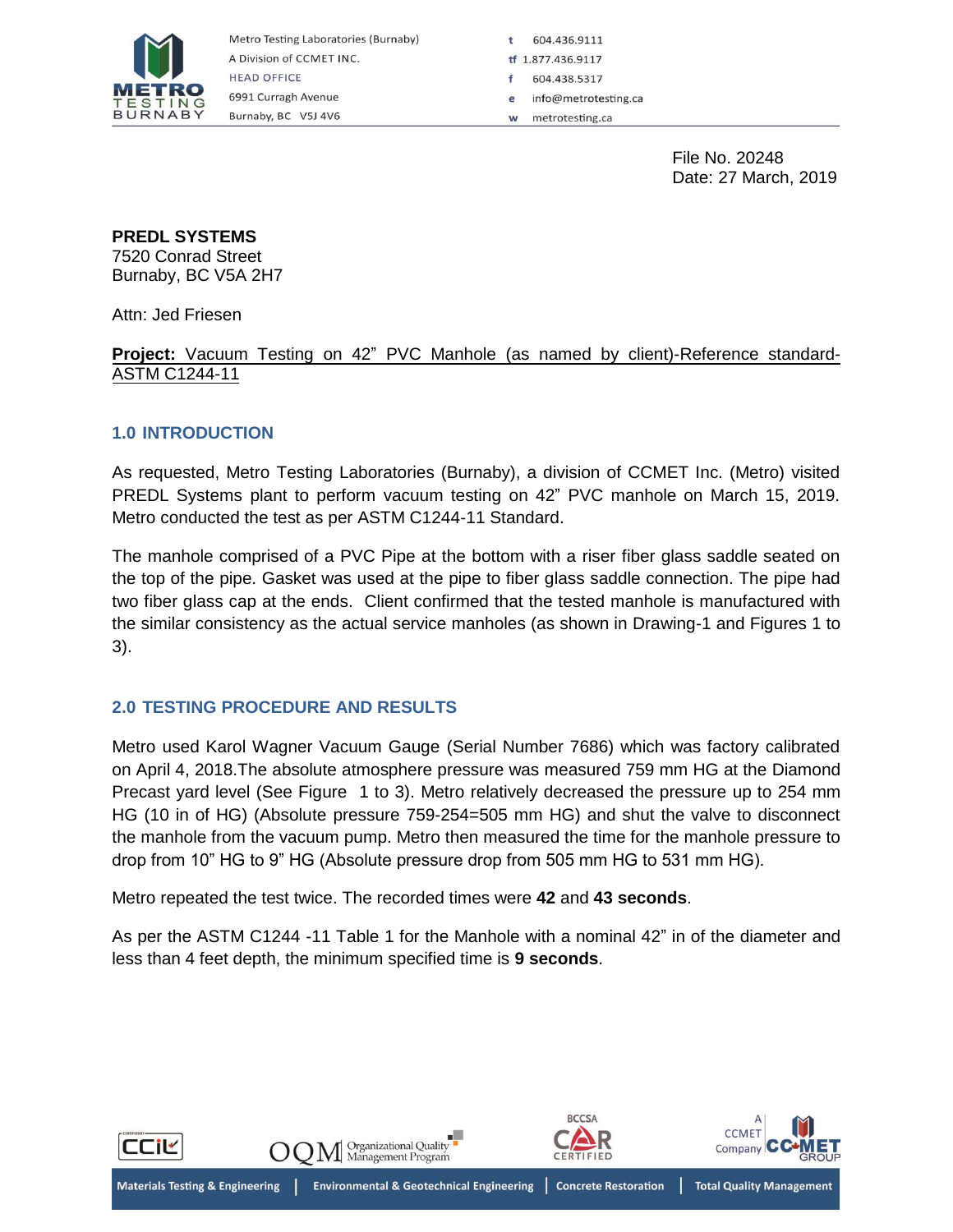

604.436.9111  $\mathbf t$ tf 1.877.436.9117 604.438.5317 info@metrotesting.ca e w metrotesting.ca

## **3.0 Conclusion:**

As per test results, Manhole configurations has successfully passed the test and meet of ASTM C1244-11 specifications.

We trust that this report meets your present requirements; if you have any questions, please feel free to contact us at 604-436-9111.

**Metro Testing Laboratories (Burnaby) A division of CCMET Inc.**

YADEGARI VARNAMKHAST #32613 GINFE

 $\alpha$ 

Abdollah (Abdi) Yadegari, P.Eng. Filed Engineer

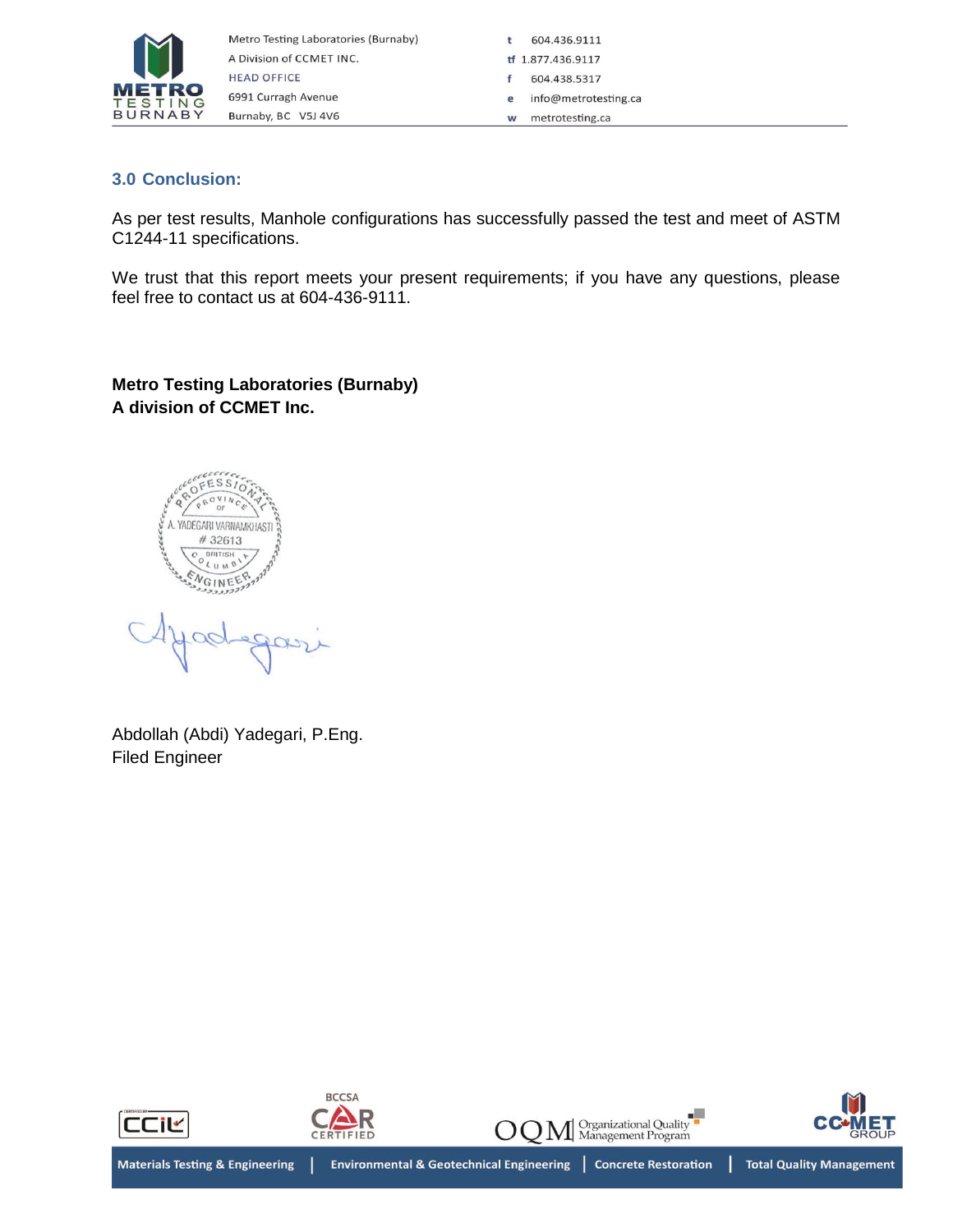

Metro Testing Laboratories (Burnaby) A Division of CCMET INC. **HEAD OFFICE** 

6991 Curragh Avenue Burnaby, BC V5J 4V6  $\mathbf t$ 604.436.9111

- tf 1.877.436.9117
- 604.438.5317  $\mathsf f$ e info@metrotesting.ca
- metrotesting.ca W



# Drawing 1-Manhole Sections

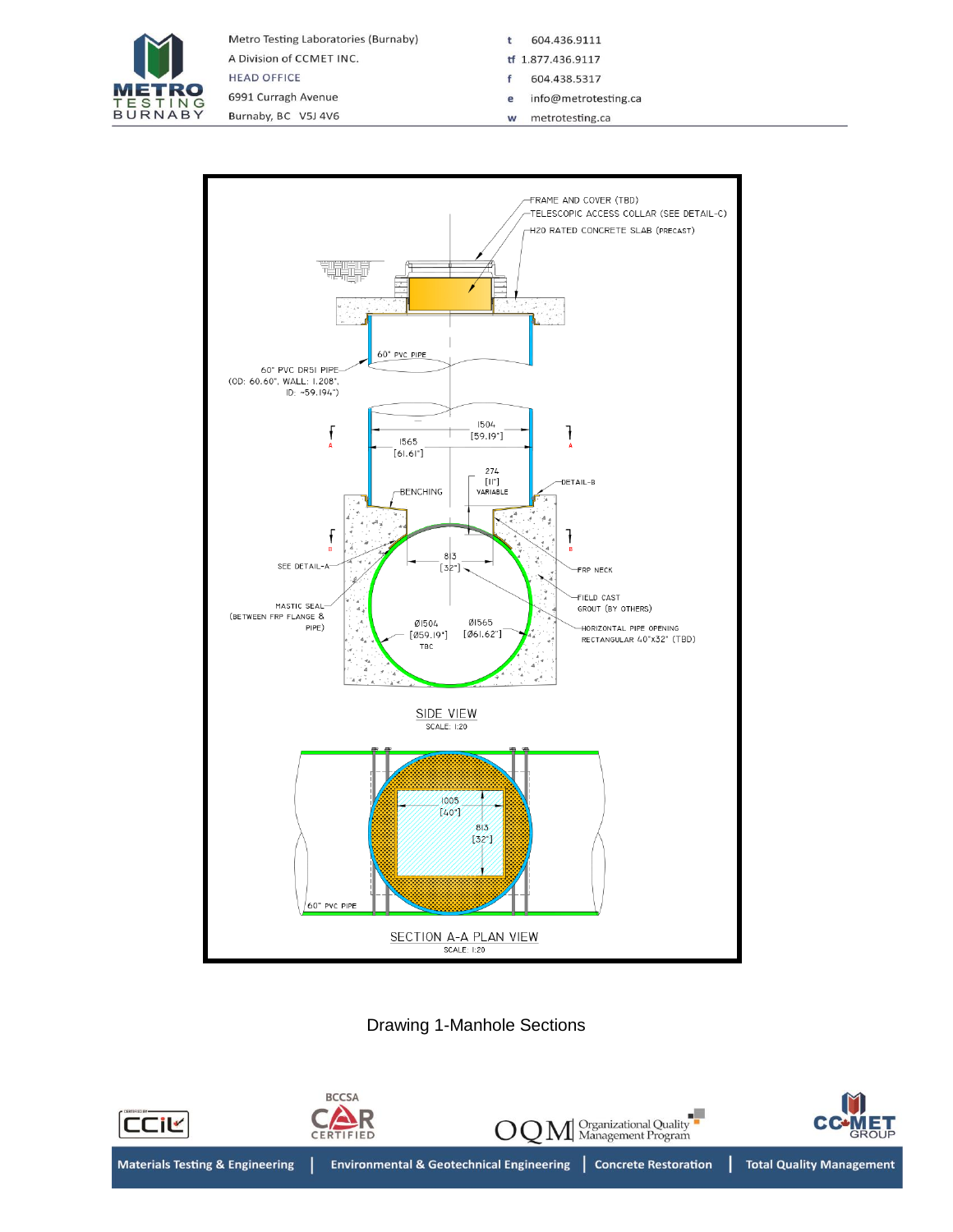

 $\mathbf t$ 604.436.9111

- tf 1.877.436.9117
- 604.438.5317  $\mathsf f$ e info@metrotesting.ca
- $w$  metrotesting.ca



Figure 1- Manhole Assembly

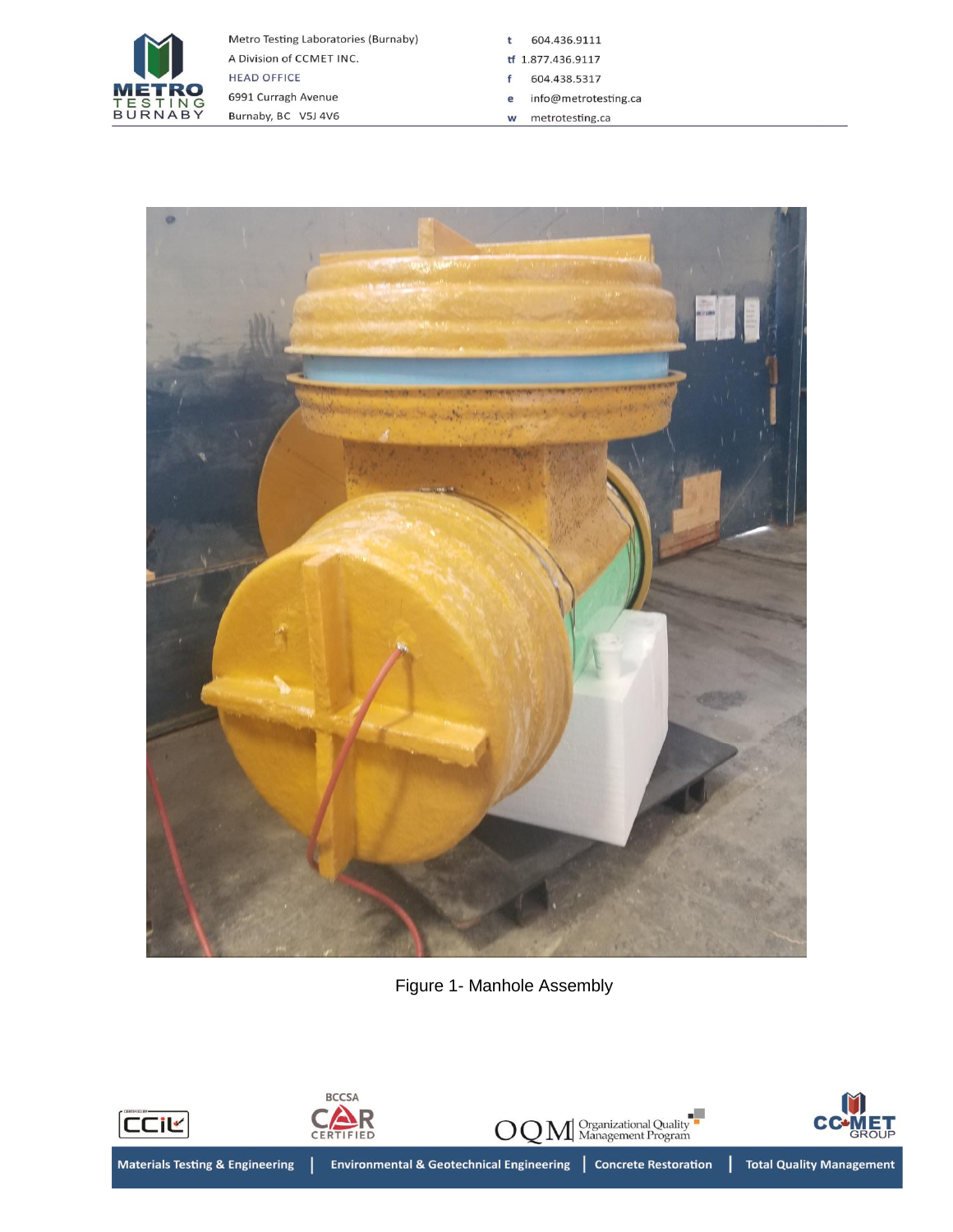

t 604.436.9111

- tf 1.877.436.9117
- 604.438.5317  $\mathsf f$
- e info@metrotesting.ca
- $w$  metrotesting.ca



Figure 2- Manhole Assembly